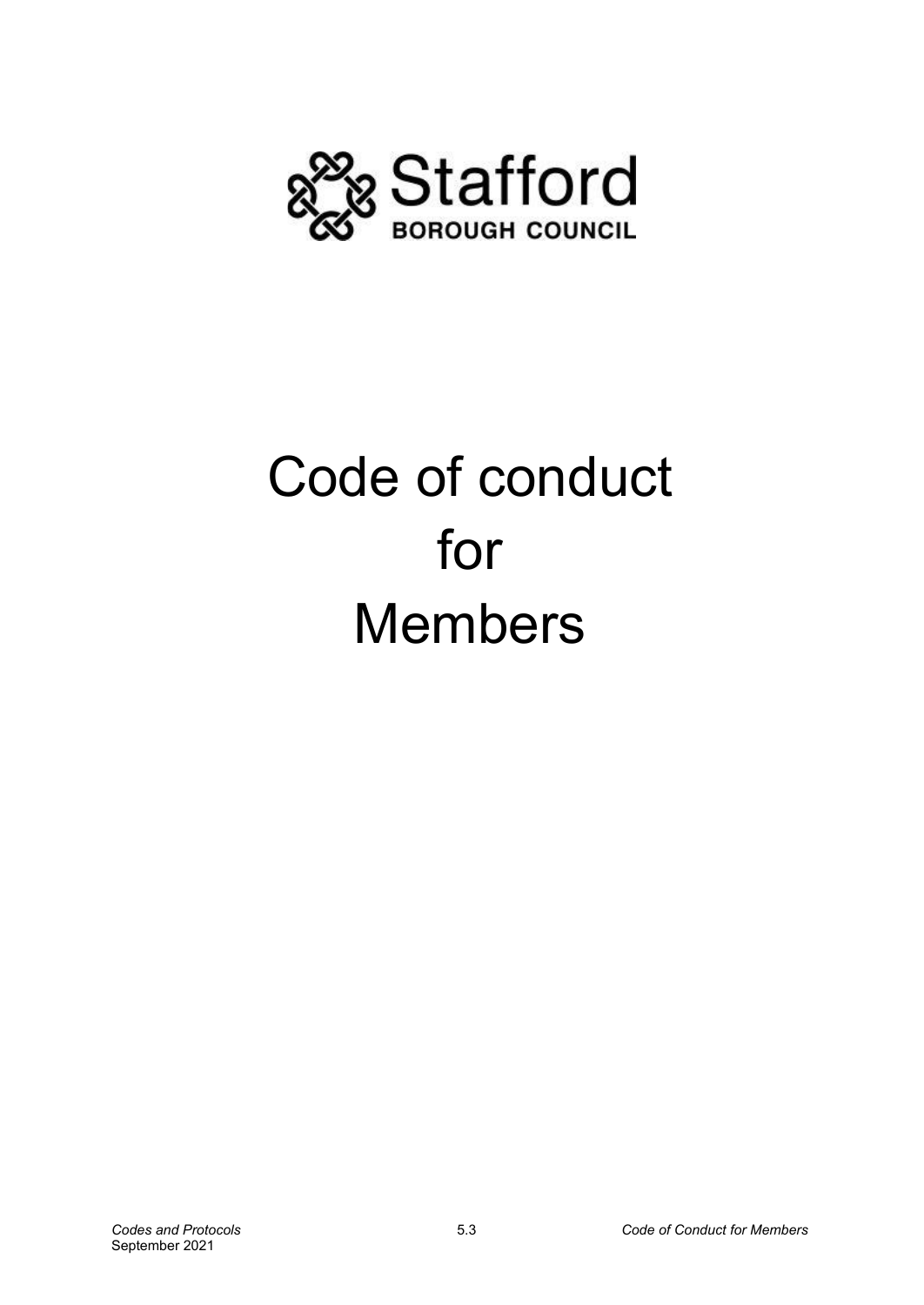## **Introduction**

The Local Government Association (LGA) has developed this Model Councillor Code of Conduct, in association with key partners and after extensive consultation with the sector, as part of its work on supporting all tiers of local government to continue to aspire to high standards of leadership and performance. It is a template for councils to adopt in whole and/or with local amendments.

All councils are required to have a local Councillor Code of Conduct.

The LGA will undertake an annual review of this Code to ensure it continues to be fitfor- purpose, incorporating advances in technology, social media and changes in legislation. The LGA can also offer support, training and mediation to councils and councillors on the application of the Code and the National Association of Local Councils (NALC) and the county associations of local councils can offer advice and support to town and parish councils.

## **Definitions**

For the purposes of this Code of Conduct, a "councillor" means a member or coopted member of a local authority or a directly elected mayor. A "co-opted member" is defined in the Localism Act 2011 Section 27(4) as "a person who is not a member of the authority but who

- (a) is a member of any committee or sub-committee of the authority, or;
- (b) is a member of, and represents the authority on, any joint committee or joint sub- committee of the authority;

and who is entitled to vote on any question that falls to be decided at any meeting of that committee or sub-committee".

For the purposes of this Code of Conduct, "local authority" includes county councils, district councils, London borough councils, parish councils, town councils, fire and rescue authorities, police authorities, joint authorities, economic prosperity boards, combined authorities and National Park authorities.

## **Purpose of the Code of Conduct**

The purpose of this Code of Conduct is to assist you, as a councillor, in modelling the behaviour that is expected of you, to provide a personal check and balance, and to set out the type of conduct that could lead to action being taken against you. It is also to protect you, the public, fellow councillors, local authority officers and the reputation of local government. It sets out general principles of conduct expected of all councillors and your specific obligations in relation to standards of conduct. The LGA encourages the use of support, training and mediation prior to action being taken using the Code. The fundamental aim of the Code is to create and maintain public confidence in the role of councillor and local government.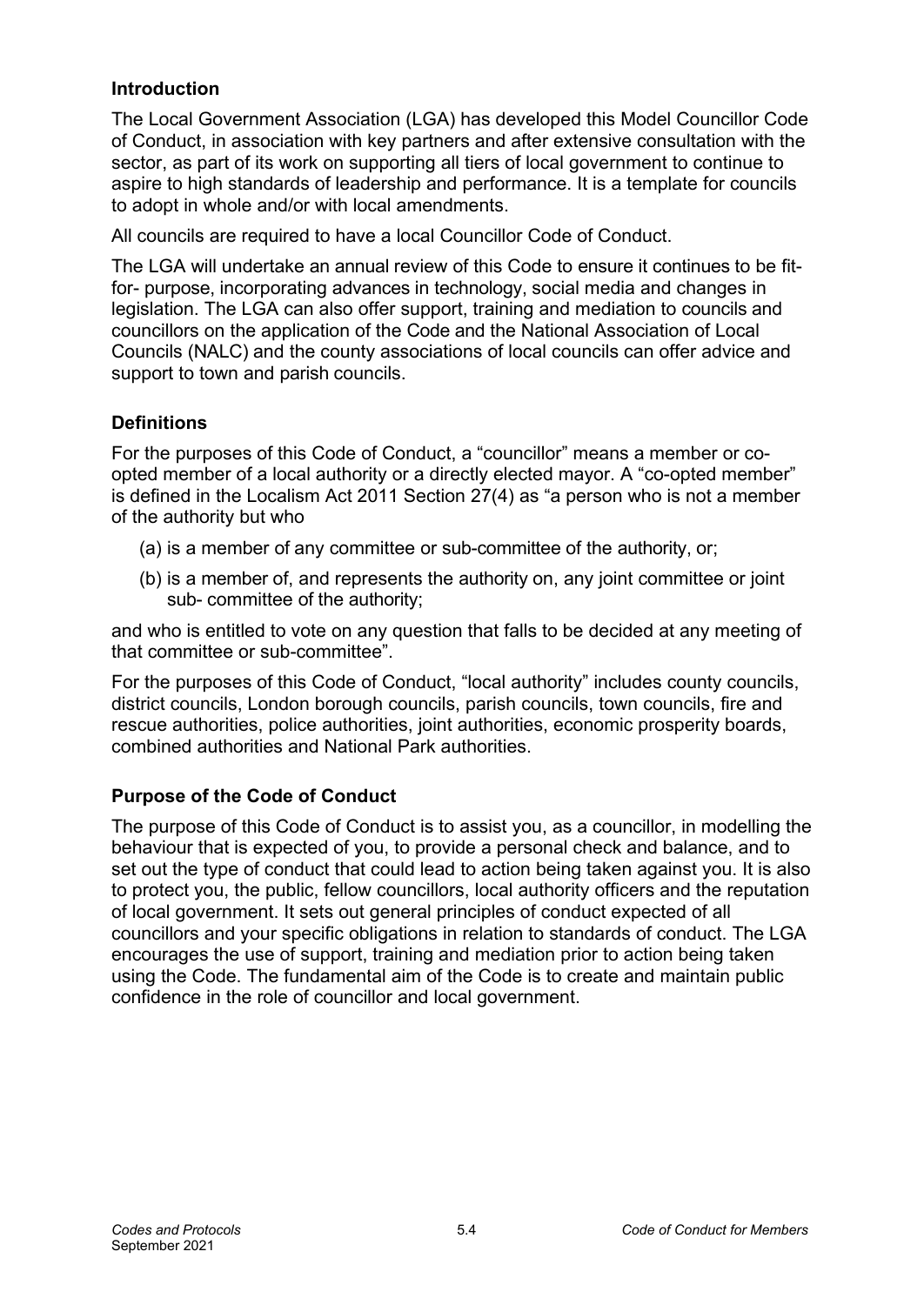# **General principles of councillor conduct**

Everyone in public office at all levels; all who serve the public or deliver public services, including ministers, civil servants, councillors and local authority officers; should uphold the [Seven Principles of Public Life \(Gov.uk\), a](https://www.gov.uk/government/publications/the-7-principles-of-public-life/the-7-principles-of-public-life--2)lso known as the Nolan Principles.

Building on these principles, the following general principles have been developed specifically for the role of councillor.

In accordance with the public trust placed in me, on all occasions:

- I act with integrity and honesty
- I act lawfully
- I treat all persons fairly and with respect; and
- I lead by example and act in a way that secures public confidence in the role of councillor.

In undertaking my role:

- I impartially exercise my responsibilities in the interests of the local community
- I do not improperly seek to confer an advantage, or disadvantage, on any person
- lavoid conflicts of interest
- I exercise reasonable care and diligence; and
- I ensure that public resources are used prudently in accordance with my local authority's requirements and in the public interest.

# **Application of the Code of Conduct**

This Code of Conduct applies to you as soon as you sign your declaration of acceptance of the office of councillor or attend your first meeting as a co-opted member and continues to apply to you until you cease to be a councillor.

This Code of Conduct applies to you when you are acting in your capacity as a councillor which may include when:

- you misuse your position as a councillor
- Your actions would give the impression to a reasonable member of the public with knowledge of all the facts that you are acting as a councillor;

The Code applies to all forms of communication and interaction, including:

- at face-to-face meetings
- at online or telephone meetings
- in written communication
- in verbal communication
- in non-verbal communication
- in electronic and social media communication, posts, statements and comments.

You are also expected to uphold high standards of conduct and show leadership at all times when acting as a councillor.

Your Monitoring Officer has statutory responsibility for the implementation of the Code of Conduct, and you are encouraged to seek advice from your Monitoring Officer on any matters that may relate to the Code of Conduct. Town and parish councillors are encouraged to seek advice from their Clerk, who may refer matters to the Monitoring Officer.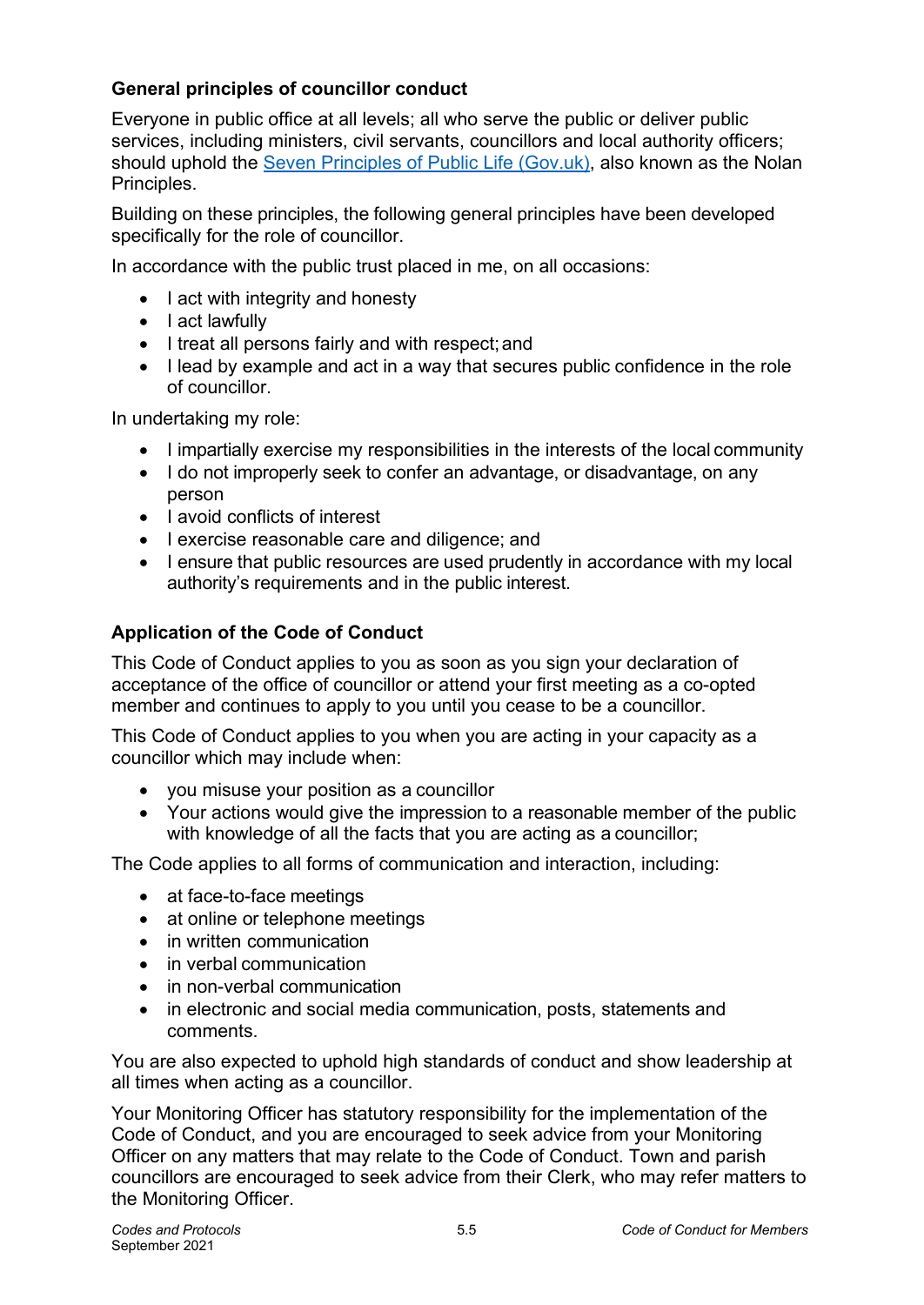## **Standards of councillor conduct**

This section sets out your obligations, which are the minimum standards of conduct required of you as a councillor. Should your conduct fall short of these standards, a complaint may be made against you, which may result in action being taken.

Guidance is included to help explain the reasons for the obligations and how they should be followed.

# **General Conduct**

## **1 Respect**

## **As a councillor:**

- **1.1 I treat other councillors and members of the public with respect.**
- **1.2 I treat local authority employees, employees and representatives of partner organisations and those volunteering for the local authority with respect and respect the role they play.**

Respect means politeness and courtesy in behaviour, speech, and in the written word. Debate and having different views are all part of a healthy democracy. As a councillor, you can express, challenge, criticise and disagree with views, ideas, opinions and policies in a robust but civil manner. You should not, however, subject individuals, groups of people or organisations to personal attack.

In your contact with the public, you should treat them politely and courteously. Rude and offensive behaviour lowers the public's expectations and confidence in councillors.

In return, you have a right to expect respectful behaviour from the public. If members of the public are being abusive, intimidatory or threatening you are entitled to stop any conversation or interaction in person or online and report them to the local authority, the relevant social media provider or the police. This also applies to fellow councillors, where action could then be taken under the Councillor Code of Conduct, and local authority employees, where concerns should be raised in line with the local authority's councillor- officer protocol.

## **2 Bullying, harassment and discrimination**

## **As a councillor:**

- **2.1 I do not bully any person.**
- **2.2 I do not harass any person.**
- **2.3 I promote equalities and do not discriminate unlawfully againstany person.**

The Advisory, Conciliation and Arbitration Service (ACAS) characterises bullying as offensive, intimidating, malicious or insulting behaviour, an abuse or misuse of power through means that undermine, humiliate, denigrate or injure the recipient. Bullying might be a regular pattern of behaviour or a one-off incident, happen face-to-face, on social media, in emails or phone calls, happen in the workplace or at work social events and may not always be obvious or noticed by others.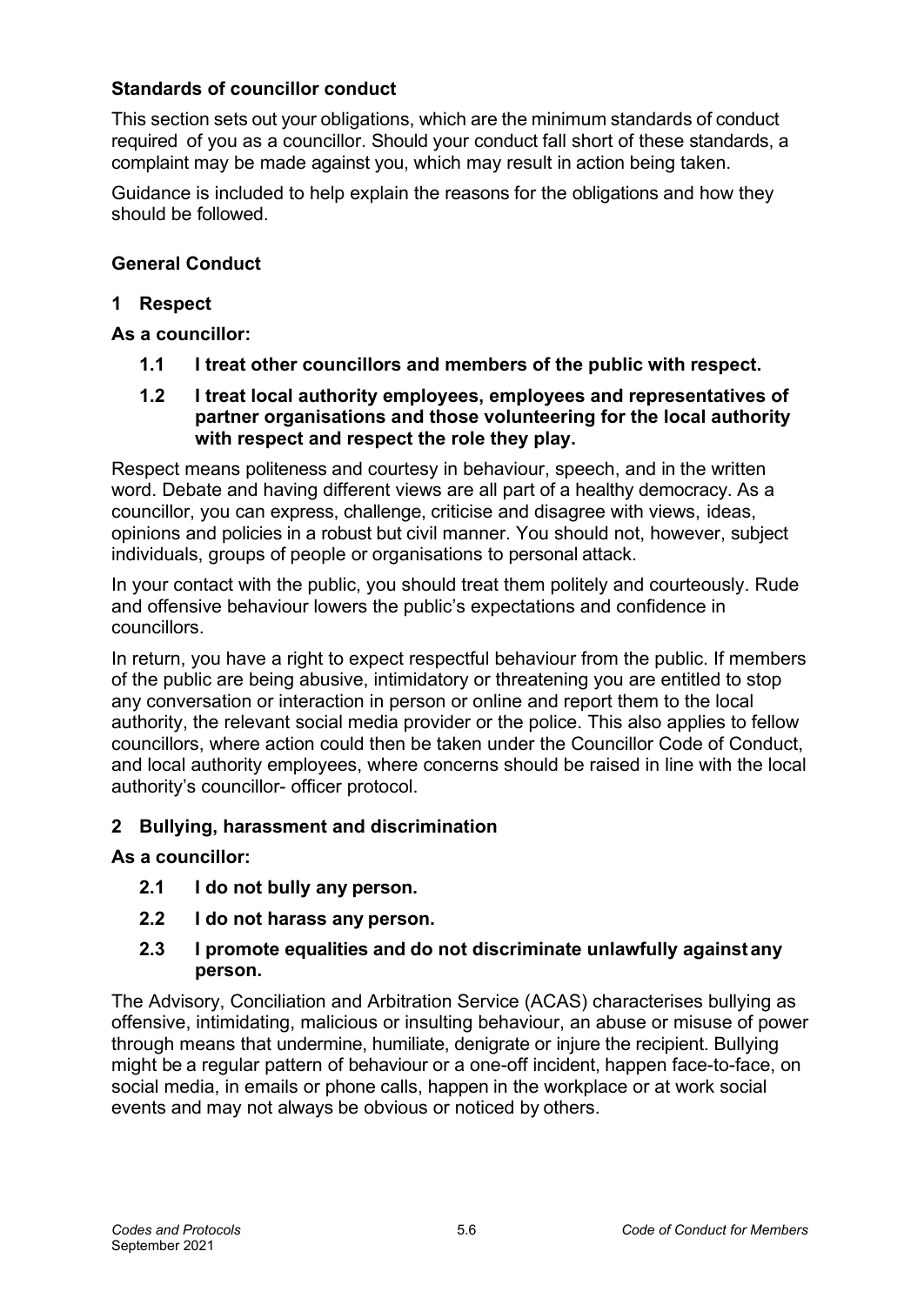The Protection from Harassment Act 1997 defines harassment as conduct that causes alarm or distress or puts people in fear of violence and must involve such conduct on at least two occasions. It can include repeated attempts to impose unwanted communications and contact upon a person in a manner that could be expected to cause distress or fear in any reasonable person.

Unlawful discrimination is where someone is treated unfairly because of a protected characteristic. Protected characteristics are specific aspects of a person's identity defined by the Equality Act 2010. They are age, disability, gender reassignment, marriage and civil partnership, pregnancy and maternity, race, religion or belief, sex and sexual orientation.

The Equality Act 2010 places specific duties on local authorities. Councillors have a central role to play in ensuring that equality issues are integral to the local authority's performance and strategic aims, and that there is a strong vision and public commitment to equality across public services.

# **3 Impartiality of officers of thecouncil**

#### **As a councillor:**

**3.1** I do not compromise, or attempt to compromise, the impartiality of anyone who works for, or on behalf of, the local authority.

Officers work for the local authority as a whole and must be politically neutral (unless they are political assistants). They should not be coerced or persuaded to act in a way that would undermine their neutrality. You can question officers in order to understand, for example, their reasons for proposing to act in a particular way, or the content of a report that they have written. However, you must not try and force them to act differently, change their advice, or alter the content of that report, if doing so would prejudice their professional integrity.

## **4 Confidentiality and access to information**

#### **As a councillor:**

- **4.1 I do not disclose information:**
	- **(a) given to me in confidence by anyone**
	- **(b) acquired by me which I believe, or ought reasonably tobe aware, is of a confidential nature, unless**
		- **(i) I have received the consent of a person authorised to give it;**
		- **(ii) I am required by law to do so;**
		- **(iii) the disclosure is made to a third party for the purpose of obtaining professional legal advice provided that the third party agrees not to disclose the information to any other person; or**
		- **(iv) the disclosure is:**
			- **1 reasonable and in the public interest; and**
			- **2 made in good faith and in compliance with the reasonable requirements of the local authority; and**
			- **3 I have consulted the Monitoring Officer prior to its release.**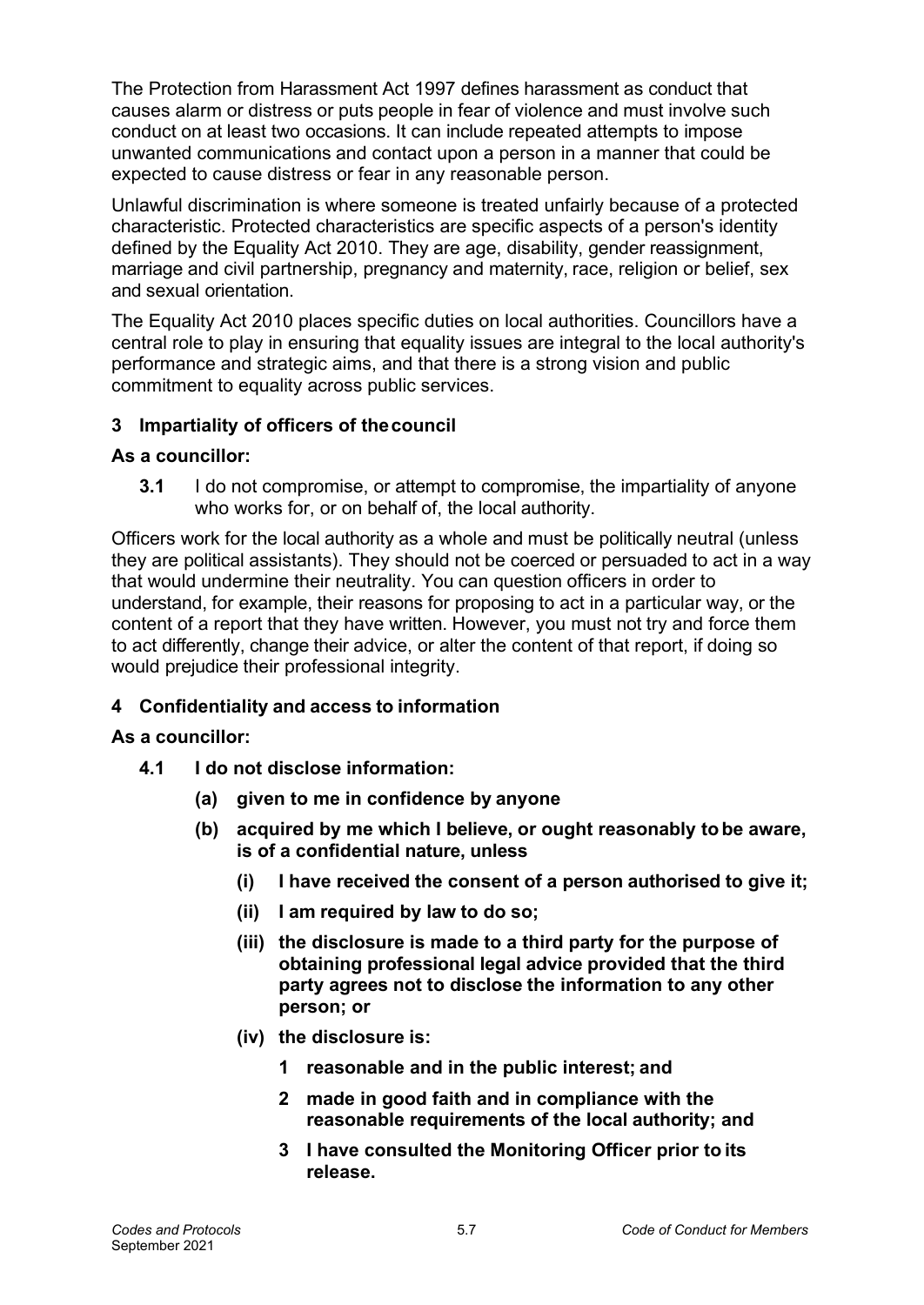- **4.2 I do not improperly use knowledge gained solely as a result of my role asa councillor for the advancement of myself, my friends, my family members, my employer or my business interests.**
- **4.3 I do not prevent anyone from getting information that they are entitled to by law.**

Local authorities must work openly and transparently, and their proceedings and printed materials are open to the public, except in certain legally defined circumstances. You should work on this basis, but there will be times when it is required by law that discussions, documents and other information relating to or held by the local authority must be treated in a confidential manner. Examples include personal data relating to individuals or information relating to ongoing negotiations.

# **5 Disrepute**

## **As a councillor:**

## **5.1 I do not bring my role or local authority into disrepute.**

As a Councillor, you are trusted to make decisions on behalf of your community and your actions and behaviour are subject to greater scrutiny than that of ordinary members of the public. You should be aware that your actions might have an adverse impact on you, other councillors and/or your local authority and may lower the public's confidence in your or your local authority's ability to discharge your/its functions. For example, behaviour that is considered dishonest and/or deceitful can bring your local authority into disrepute.

You are able to hold the local authority and fellow councillors to account and are able to constructively challenge and express concern about decisions and processes undertaken by the council whilst continuing to adhere to other aspects of this Code of Conduct.

## **6 Use of position**

#### **As a councillor:**

#### **6.1 I do not use, or attempt to use, my position improperly to the advantage or disadvantage of myself or anyone else.**

Your position as a member of the local authority provides you with certain opportunities, responsibilities, and privileges, and you make choices all the time that will impact others. However, you should not take advantage of these opportunities to further your own or others' private interests or to disadvantage anyone unfairly.

## **7 Use of local authority resources and facilities**

## **As a councillor:**

- **7.1 I do not misuse council resources.**
- **7.2 I will, when using the resources of the local authority or authorising theiruse by others:**
	- **(a) act in accordance with the local authority's requirements; and**
	- **(b) ensure that such resources are not used for political purposes unless that use could reasonably be regarded as likely to facilitate, or be conducive to, the discharge of the functions of the local authority or of the office to which I have been elected or appointed.**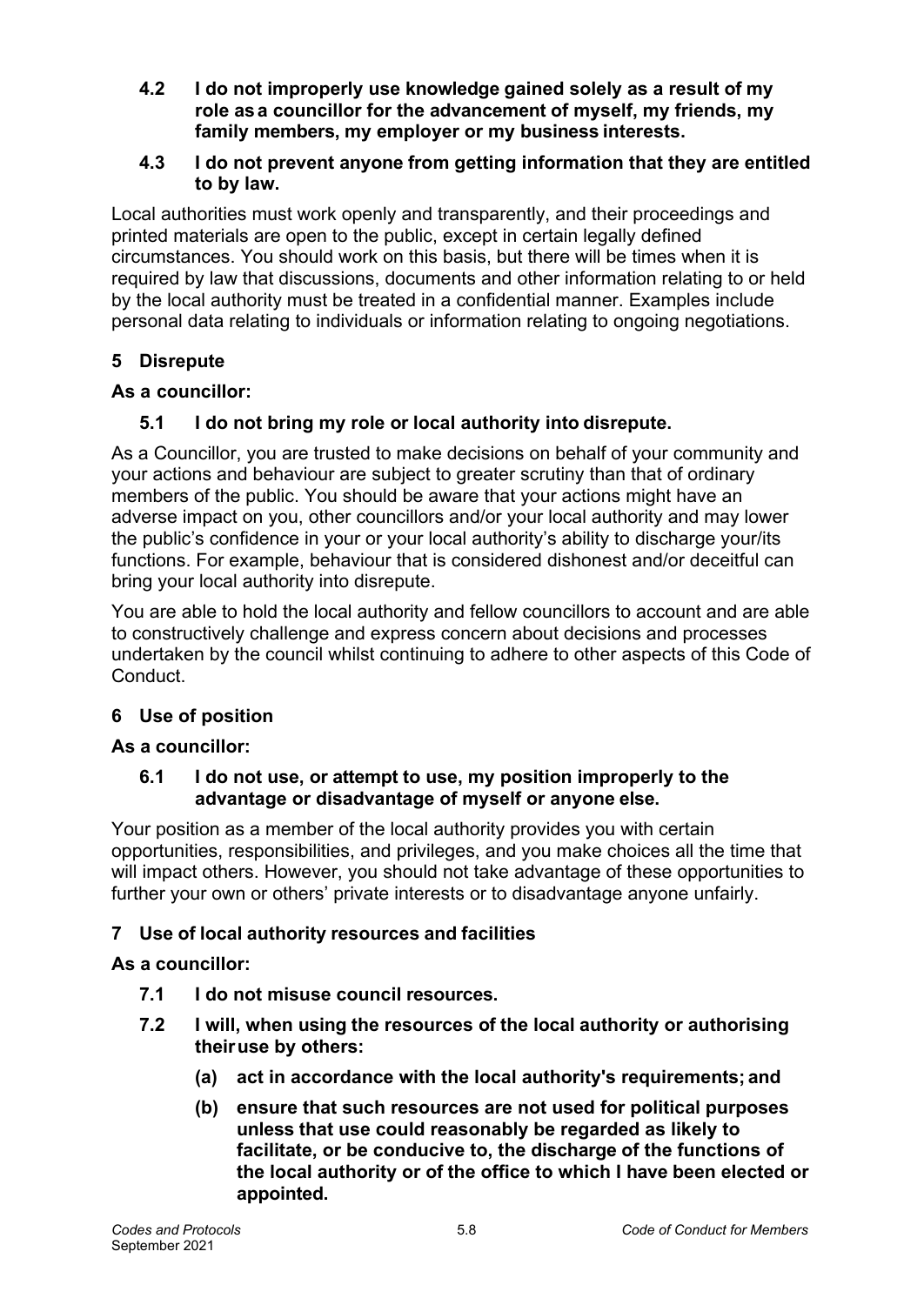You may be provided with resources and facilities by the local authority to assist you in carrying out your duties as a councillor.

Examples include:

- office support
- stationery
- equipment such as phones, and computers
- transport
- access and use of local authority buildings and rooms.

These are given to you to help you carry out your role as a councillor more effectively and are not to be used for business or personal gain. They should be used in accordance with the purpose for which they have been provided and the local authority's own policies regarding their use.

# **8 Complying with the Code of Conduct**

## **As a Councillor:**

- **8.1 I undertake Code of Conduct training provided by my local authority.**
- **8.2 I cooperate with any Code of Conduct investigationand/or determination.**
- **8.3 I do not intimidate or attempt to intimidate any person who is likely to be involved with the administration of any investigation or proceedings.**
- **8.4 I comply with any sanction imposed on me following a finding thatI have breached the Code of Conduct.**

It is extremely important for you as a councillor to demonstrate high standards, for you to have your actions open to scrutiny and for you not to undermine public trust in the local authority or its governance. If you do not understand or are concerned about the local authority's processes in handling a complaint you should raise this with your Monitoring Officer.

# **Protecting your reputation and the reputation of the local authority**

## **9 Interests**

## **As a councillor:**

# **9.1 I register and disclose my interests.**

Section 29 of the Localism Act 2011 requires the Monitoring Officer to establish and maintain a register of interests of members of the authority .

You need to register your interests so that the public, local authority employees and fellow councillors know which of your interests might give rise to a conflict of interest. The register is a public document that can be consulted when (or before) an issue arises. The register also protects you by allowing you to demonstrate openness and a willingness to be held accountable. You are personally responsible for deciding whether or not you should disclose an interest in a meeting, but it can be helpful for you to know early on if others think that a potential conflict might arise. It is also important that the public know about any interest that might have to be disclosed by you or other councillors when making or taking part in decisions, so that decision making is seen by the public as open and honest. This helps to ensure that public confidence in the integrity of local governance is maintained.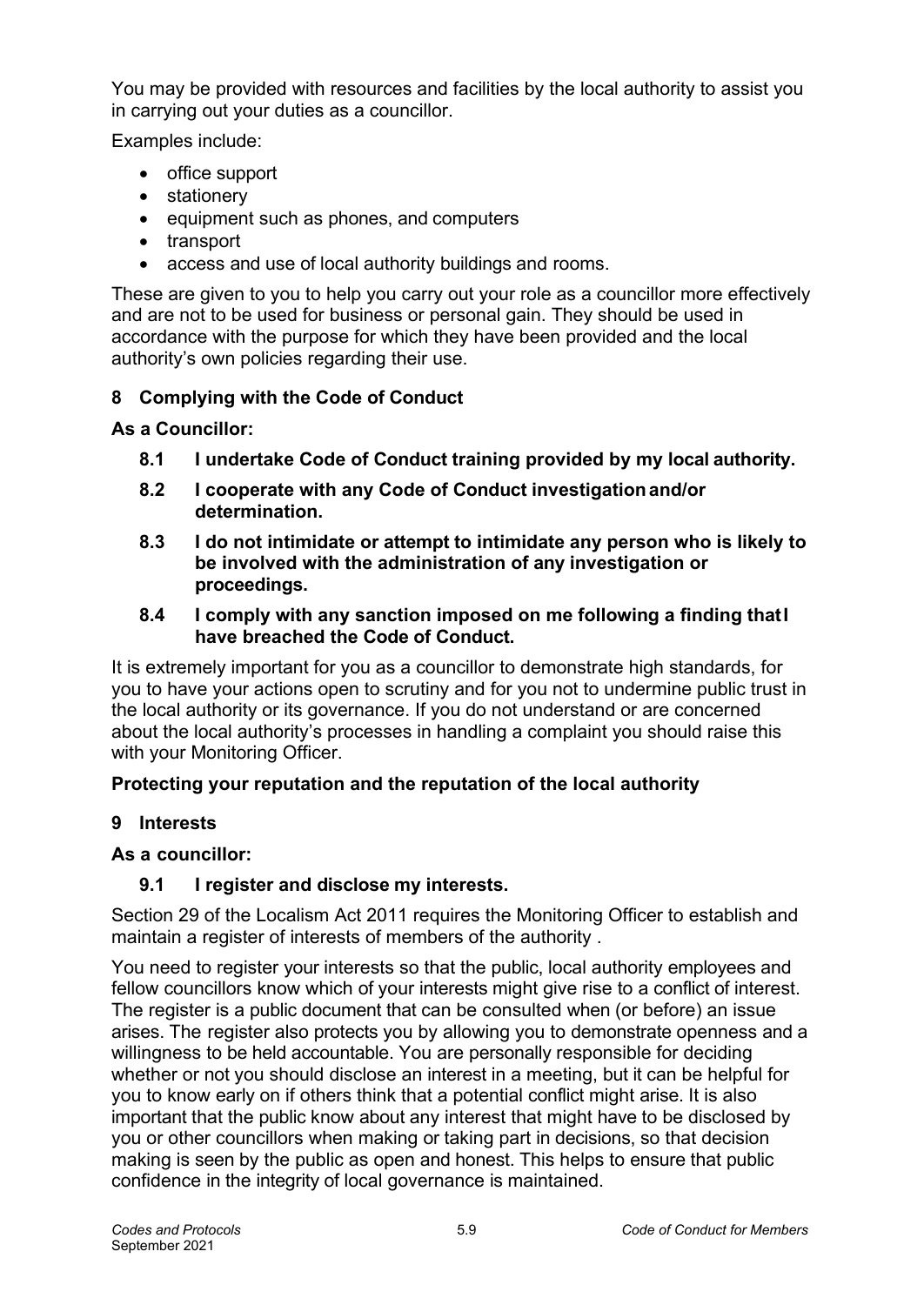You should note that failure to register or disclose a disclosable pecuniary interest as set out in **Table 1**, is a criminal offence under the Localism Act 2011.

**Appendix B sets** out the detailed provisions on registering and disclosing interests. If in doubt, you should always seek advice from your Monitoring Officer.

## **10 Gifts and hospitality**

## **As a councillor:**

- **10.1 I do not accept gifts or hospitality, irrespective of estimated value, which could give rise to real or substantive personal gain or a reasonable suspicion of influence on my part to show favour from persons seeking to acquire, develop or do business with the local authority or from persons who may apply to the local authority for any permission, licence or other significant advantage.**
- **10.2 I register with the Monitoring Officer any gift or hospitality with an estimated value of at least £50 within 28 days of itsreceipt.**
- **10.3 I register with the Monitoring Officer any significant gift or hospitality that I have been offered but have refused to accept.**

In order to protect your position and the reputation of the local authority, you should exercise caution in accepting any gifts or hospitality which are (or which you reasonably believe to be) offered to you because you are a councillor. The presumption should always be not to accept significant gifts or hospitality. However, there may be times when such a refusal may be difficult if it is seen as rudeness in which case you could accept it but must ensure it is publicly registered. However, you do not need to register gifts and hospitality which are not related to your role as a councillor, such as Christmas gifts from your friends and family. It is also important to note that it is appropriate to accept normal expenses and hospitality associated with your duties as a councillor. If you are unsure, do contact your Monitoring Officer for guidance.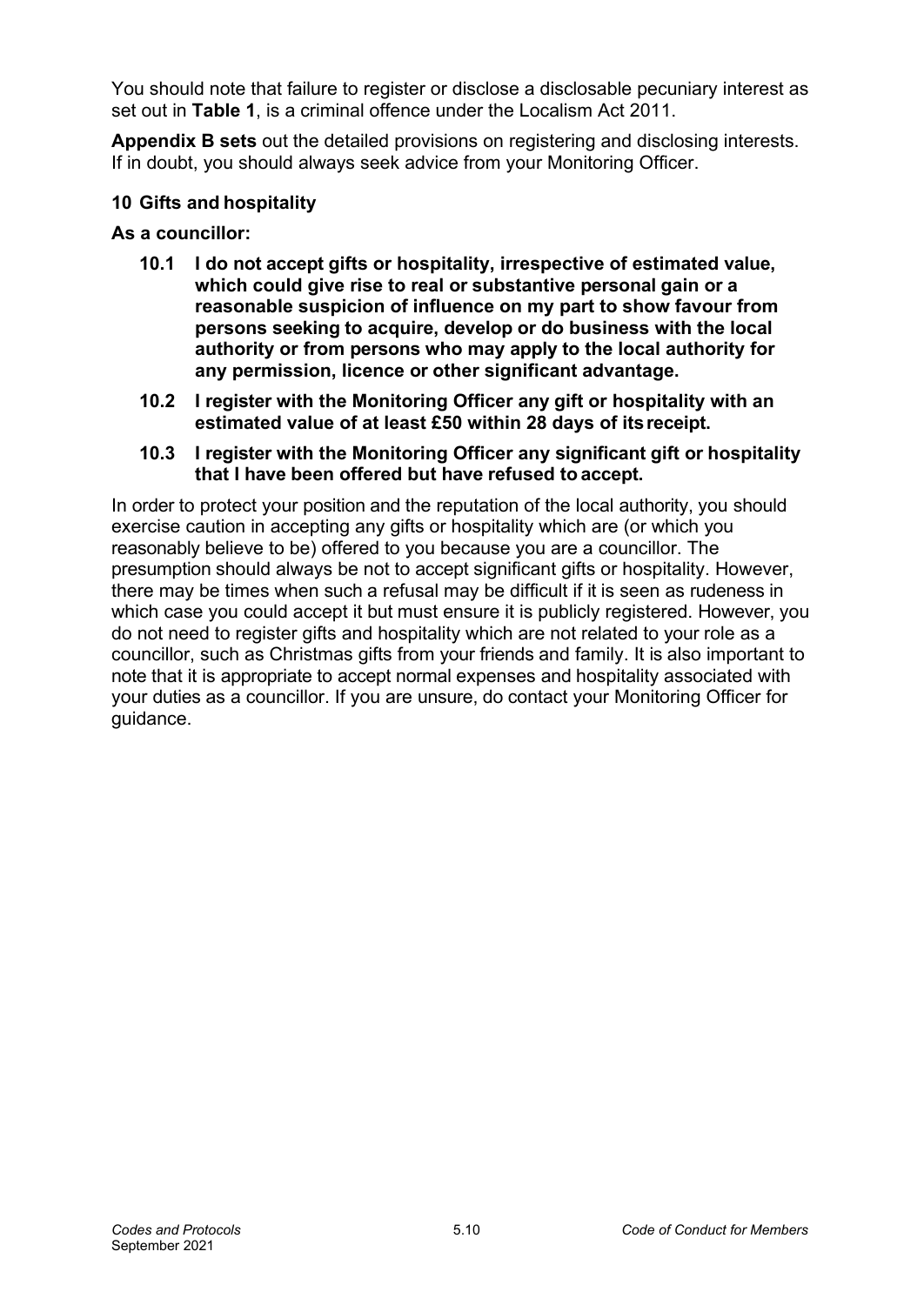# **Appendices**

# **Appendix A – The Seven Principles of Public Life**

The principles are:

#### **Selflessness**

Holders of public office should act solely in terms of the public interest.

#### **Integrity**

Holders of public office must avoid placing themselves under any obligation to people or organisations that might try inappropriately to influence them in their work. They should not act or take decisions in order to gain financial or other material benefits for themselves, their family, or their friends. They must disclose and resolve any interests and relationships.

## **Objectivity**

Holders of public office must act and take decisions impartially, fairly and on merit, using the best evidence and without discrimination or bias.

#### **Accountability**

Holders of public office are accountable to the public for their decisions and actions and must submit themselves to the scrutiny necessary to ensure this.

#### **Openness**

Holders of public office should act and take decisions in an open and transparent manner. Information should not be withheld from the public unless there are clear and lawful reasons for so doing.

## **Honesty**

Holders of public office should be truthful.

#### **Leadership**

Holders of public office should exhibit these principles in their own behaviour. They should actively promote and robustly support the principles and be willing to challenge poor behaviour wherever it occurs.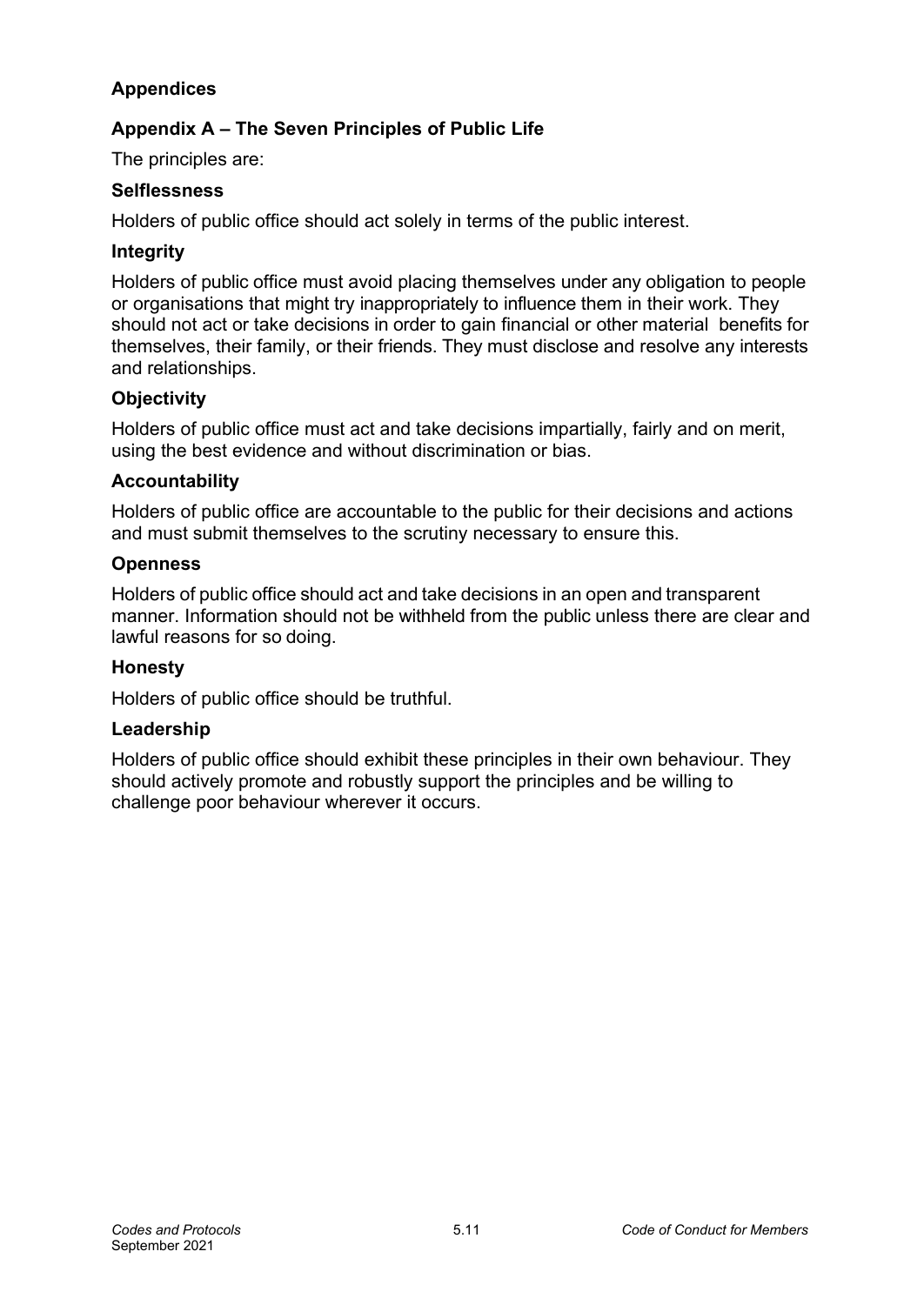# **Appendix B Registering interests**

Within 28 days of becoming a member or your re-election or re-appointment to office you must register with the Monitoring Officer the interests which fall within the categories set out in **Table 1** (**Disclosable Pecuniary Interests**) which are as described in "The Relevant Authorities (Disclosable Pecuniary Interests) Regulations 2012". You should also register details of your other personal interests which fall within the categories set out in **Table 2** (**Other Registerable Interests**).

"**Disclosable Pecuniary Interest"** means an interest of yourself, or of your partner if you are aware of your partner's interest, within the descriptions set out in Table 1 below.

**"Partner"** means a spouse or civil partner, or a person with whom you are living as husband or wife, or a person with whom you are living as if you are civil partners.

- 1 You must ensure that your register of interests is kept up-to-date and within 28 days of becoming aware of any new interest, or of any change to a registered interest, notify the Monitoring Officer.
- 2 A 'sensitive interest' is as an interest which, if disclosed, could lead to the councillor, or a person connected with the councillor, being subject to violence or intimidation.
- 3 Where you have a 'sensitive interest' you must notify the Monitoring Officer with the reasons why you believe it is a sensitive interest. If the Monitoring Officer agrees they will withhold the interest from the public register.

#### **Non participation in case of disclosable pecuniary interest**

- 4 Where a matter arises at a meeting which directly relates to one of your Disclosable Pecuniary Interests as set out in **Table 1**, you must disclose the interest, not participate in any discussion or vote on the matter and must not remain in the room unless you have been granted a dispensation. If it is a 'sensitive interest', you do not have to disclose the nature of the interest, just that you have an interest. Dispensation may be granted in limited circumstances, to enable you to participate and vote on a matter in which you have a disclosable pecuniary interest.
- 5 [ Where you have a disclosable pecuniary interest on a matter to be considered or is being considered by you as a Cabinet member in exercise of your executive function, you must notify the Monitoring Officer of the interest and must not take any steps or further steps in the matter apart from arranging for someone else to deal with it ]

## **Disclosure of Other Registerable Interests**

6 Where a matter arises at a meeting which *directly relates* to the financial interest or wellbeing of one of your Other Registerable Interests (as set out in **Table 2**), you must disclose the interest. You may speak on the matter only if members of the public are also allowed to speak at the meeting but otherwise must not take part in any discussion or vote on the matter and must not remain in the room unless you have been granted a dispensation. If it is a 'sensitive interest', you do not have to disclose the nature of the interest.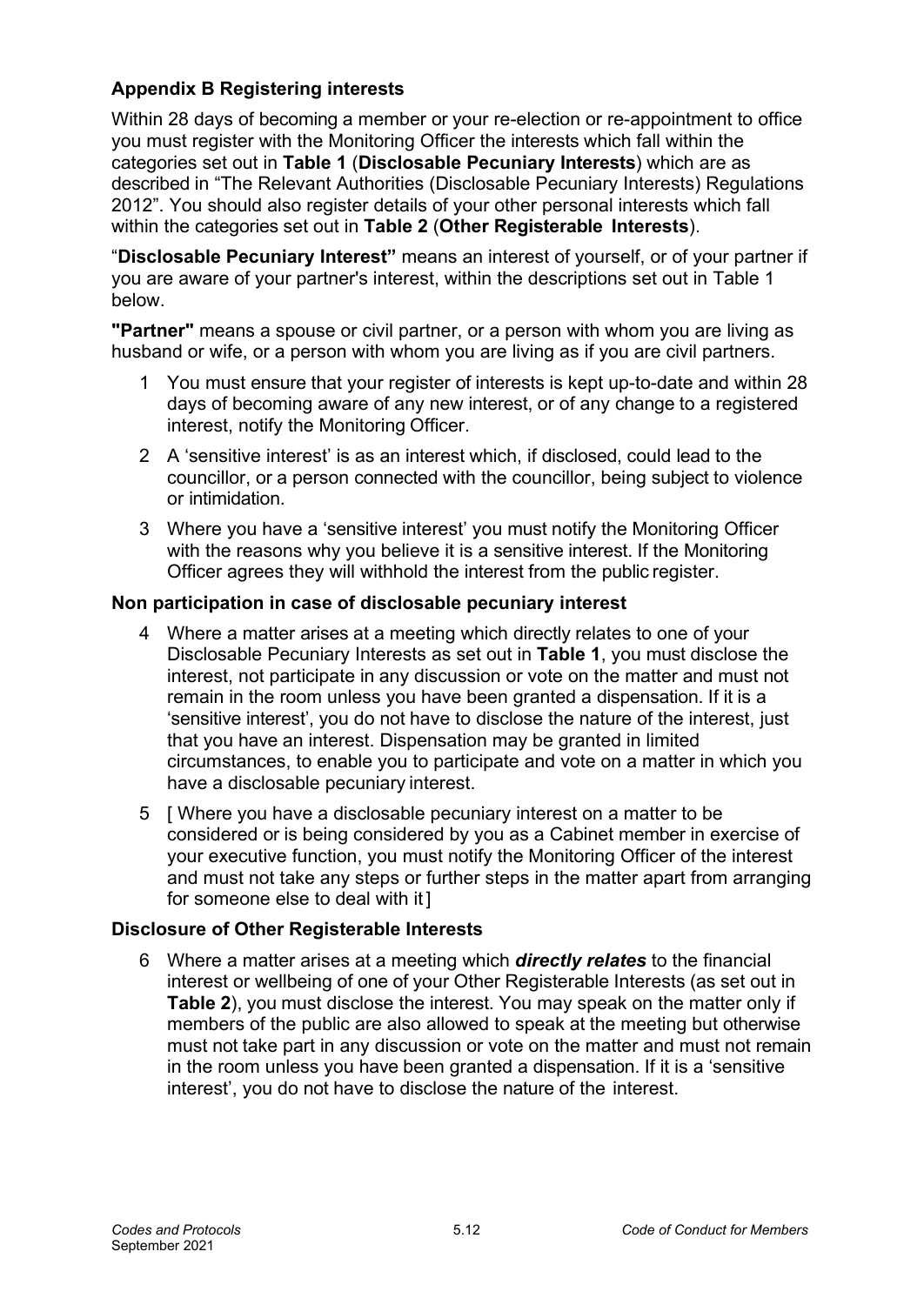## **Disclosure of Non-Registerable Interests**

- 7 Where a matter arises at a meeting which *directly relates* to your financial interest or well-being (and is not a Disclosable Pecuniary Interest set out in Table 1) or a financial interest or well-being of a relative or close associate, you must disclose the interest. You may speak on the matter only if members of the public are also allowed to speak at the meeting. Otherwise you must not take part in any discussion or vote on the matter and must not remain in the room unless you have been granted a dispensation. If it is a 'sensitive interest', you do not have to disclose the nature of the interest.
- 8 Where a matter arises at a meeting which *affects*
	- (a) your own financial interest or well-being;
	- (b) a financial interest or well-being of a relative or close associate; or
	- (c) a financial interest or wellbeing of a body included under Other Registrable Interests as set out in Table 2

you must disclose the interest. In order to determine whether you can remain in the meeting after disclosing your interest the following test should be applied

- 9 Where a matter (referred to in paragraph 8 above*) affects* the financial interest or well-being:
	- (a) to a greater extent than it affects the financial interests of the majority of inhabitants of the ward affected by the decision and;
	- (b) a reasonable member of the public knowing all the facts would believe that it would affect your view of the wider public interest

You may speak on the matter only if members of the public are also allowed to speak at the meeting. Otherwise you must not take part in any discussion or vote on the matter and must not remain in the room unless you have been granted a dispensation.

If it is a 'sensitive interest', you do not have to disclose the nature of the interest.

10 [Where you have an Other Registerable Interest or Non-Registerable Interest on a matter to be considered or is being considered by you as a Cabinet member in exercise of your executive function, you must notify the Monitoring Officer of the interest and must not take any steps or further steps in the matter apart from arranging for someone else to deal with it]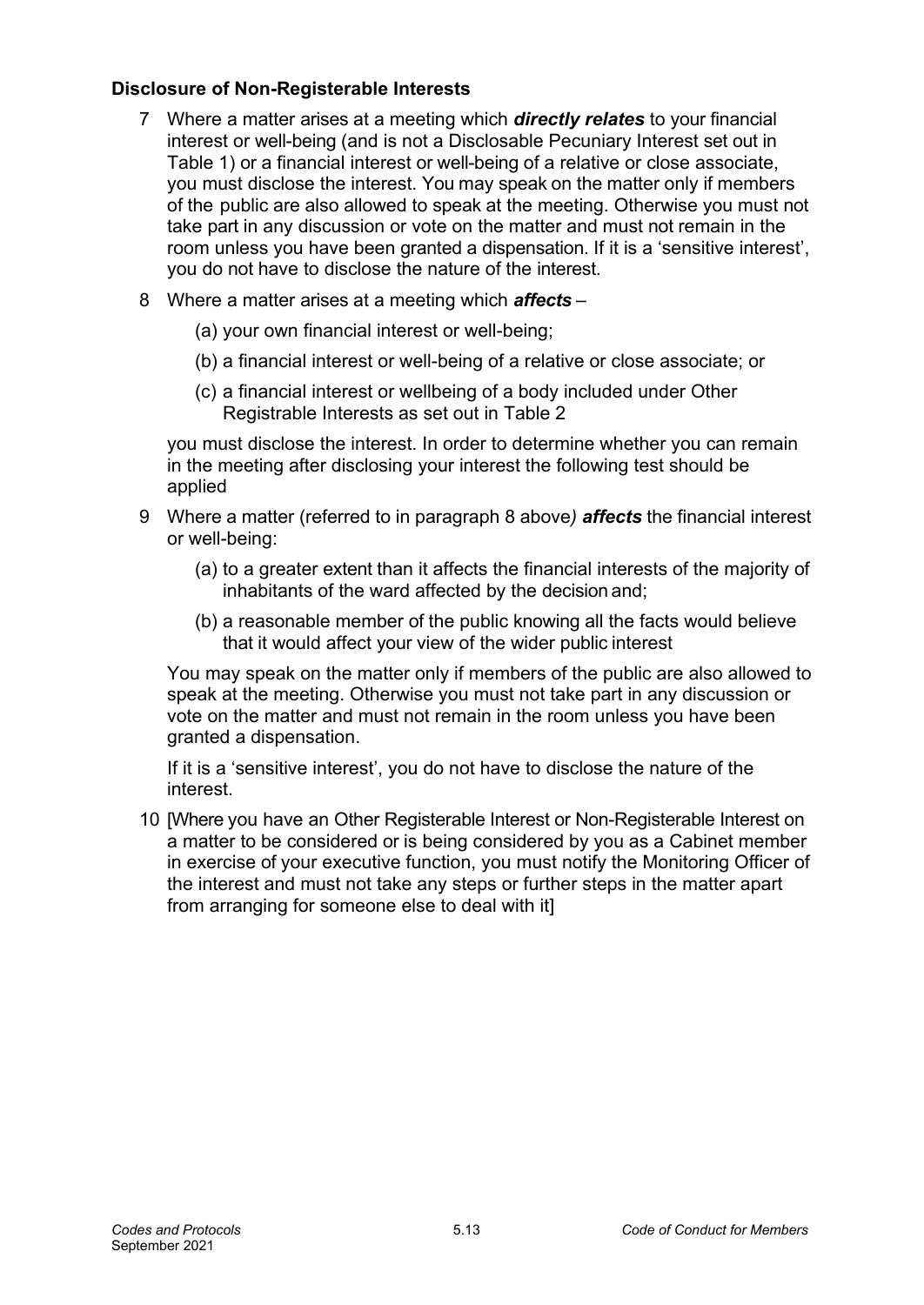# **Table 1: Disclosable Pecuniary Interests**

This table sets out the explanation of Disclosable Pecuniary Interests as set out in the [Relevant Authorities \(Disclosable Pecuniary Interests\) Regulations 2012](https://www.legislation.gov.uk/uksi/2012/1464/made)  [\(legislation.gov.uk\)](https://www.legislation.gov.uk/uksi/2012/1464/made)

| <b>Subject</b>             | <b>Description</b>                                                                                                                                                                                                                                                                                                                                                                                                                                                                                                                                 |
|----------------------------|----------------------------------------------------------------------------------------------------------------------------------------------------------------------------------------------------------------------------------------------------------------------------------------------------------------------------------------------------------------------------------------------------------------------------------------------------------------------------------------------------------------------------------------------------|
| Employment, office, trade, | Any employment, office, trade,                                                                                                                                                                                                                                                                                                                                                                                                                                                                                                                     |
| profession or vocation     | profession or vocation carried on                                                                                                                                                                                                                                                                                                                                                                                                                                                                                                                  |
|                            | for profit or gain.                                                                                                                                                                                                                                                                                                                                                                                                                                                                                                                                |
| Sponsorship                | Any payment or provision of any<br>other financial benefit (other than<br>from the council) made to the<br>councillor during the previous 12-<br>month period for expenses incurred<br>by him/her in carrying out his/her<br>duties as a councillor, or towards<br>his/her election expenses.<br>This includes any payment or<br>financial benefit from a trade union<br>within the meaning of the Trade<br><b>Union and Labour Relations</b><br>(Consolidation) Act 1992.                                                                         |
| <b>Contracts</b>           | Any contract made between the<br>councillor or his/her spouse or civil<br>partner or the person with whom the<br>councillor is living as if they were<br>spouses/civil partners (or a firm in<br>which such person is a partner, or an<br>incorporated body of which such<br>person is a director* or a body that<br>such person has a beneficial interest<br>in the securities of*) and the council<br>(a) under which goods or services are<br>to be provided or works are to be<br>executed; and<br>(b) which has not been fully<br>discharged. |
| <b>Land and Property</b>   | Any beneficial interest in land<br>which is within the area of the<br>council.<br>'Land' excludes an easement,<br>servitude, interest or right in or<br>over land which does not give the<br>councillor or his/her spouse or civil<br>partner or the person with whom<br>the councillor is living as if they<br>were spouses/ civil partners (alone<br>or jointly with another) a right to<br>occupy or to receive income.                                                                                                                         |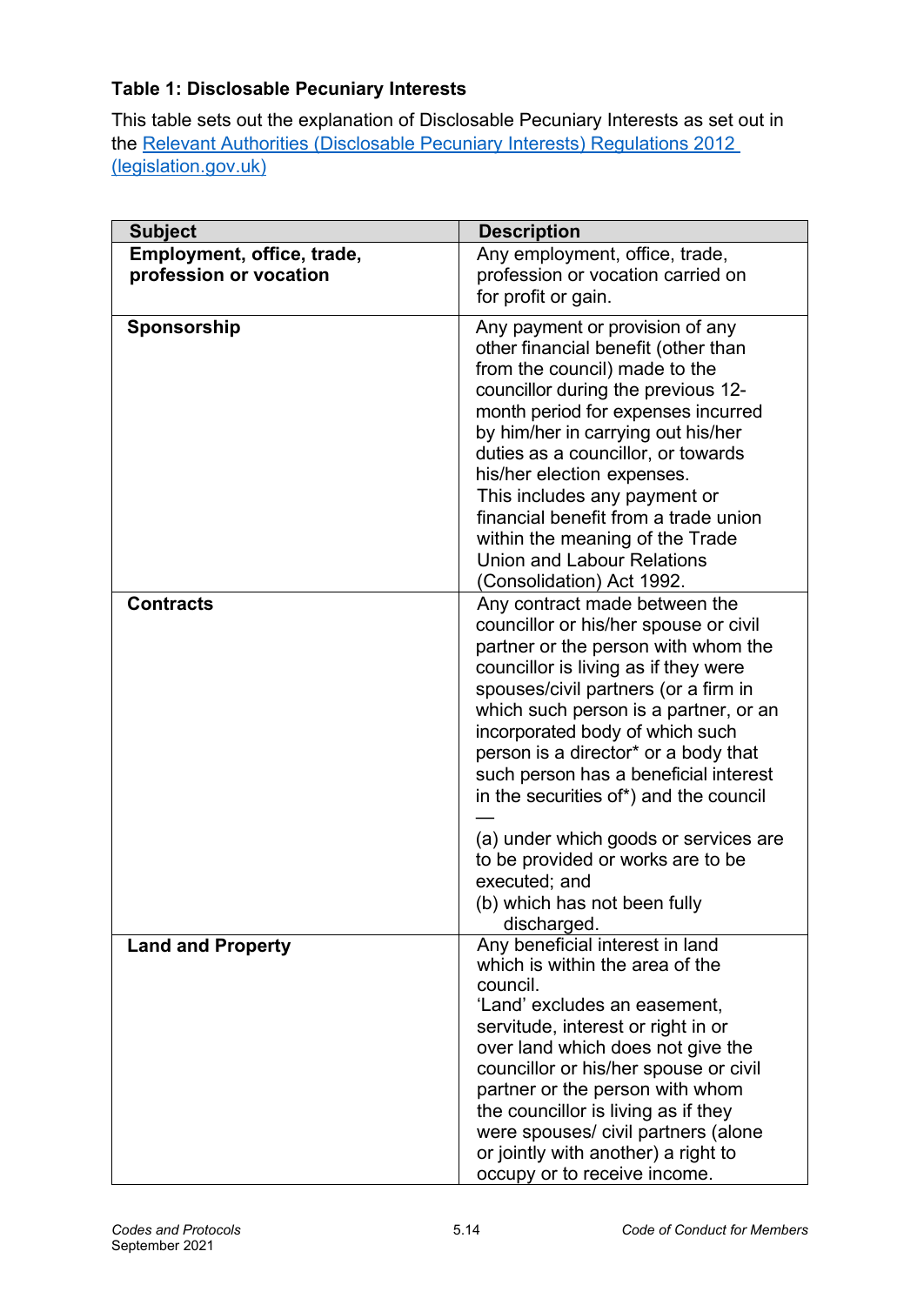| <b>Subject</b>             | <b>Description</b>                                                                                                                                                                                                                                                                                                                                                                                                                                                                                                                                                                                                                                                                                                                                                          |
|----------------------------|-----------------------------------------------------------------------------------------------------------------------------------------------------------------------------------------------------------------------------------------------------------------------------------------------------------------------------------------------------------------------------------------------------------------------------------------------------------------------------------------------------------------------------------------------------------------------------------------------------------------------------------------------------------------------------------------------------------------------------------------------------------------------------|
| <b>Licenses</b>            | Any licence (alone or jointly with<br>others) to occupy land in the area<br>of the council for a month or longer                                                                                                                                                                                                                                                                                                                                                                                                                                                                                                                                                                                                                                                            |
| <b>Corporate tenancies</b> | Any tenancy where (to the councillor's<br>knowledge)-<br>(a) the landlord is the council; and<br>(b) the tenant is a body that the<br>councillor, or his/her spouse or<br>civil partner or the person with<br>whom the councillor is living as<br>if they were spouses/ civil<br>partners is a partner of or a<br>director* of or has a beneficial<br>interest in the securities* of.                                                                                                                                                                                                                                                                                                                                                                                       |
| <b>Securities</b>          | Any beneficial interest in securities* of<br>a body where-<br>(a) that body (to the councillor's<br>knowledge) has a place of business<br>or land in the area of the council;<br>and<br>$(b)$ either—<br>(i) the total nominal value of the<br>securities* exceeds £25,000 or<br>one hundredth of the total<br>issued share capital of that<br>body;<br>(ii) or if the share capital of that<br>body is of more than one class,<br>the total nominal value of the<br>shares of any one class in<br>which the councillor, or his/ her<br>spouse or civil partner or the<br>person with whom the councillor<br>is living as if they were<br>spouses/civil partners have a<br>beneficial interest exceeds one<br>hundredth of the total issued<br>share capital of that class. |

- \* 'director' includes a member of the committee of management of an industrial and provident society.
- \* 'securities' means shares, debentures, debenture stock, loan stock, bonds, units of a collective investment scheme within the meaning of the Financial Services and Markets Act 2000 and other securities of any description, other than money deposited with a building society.